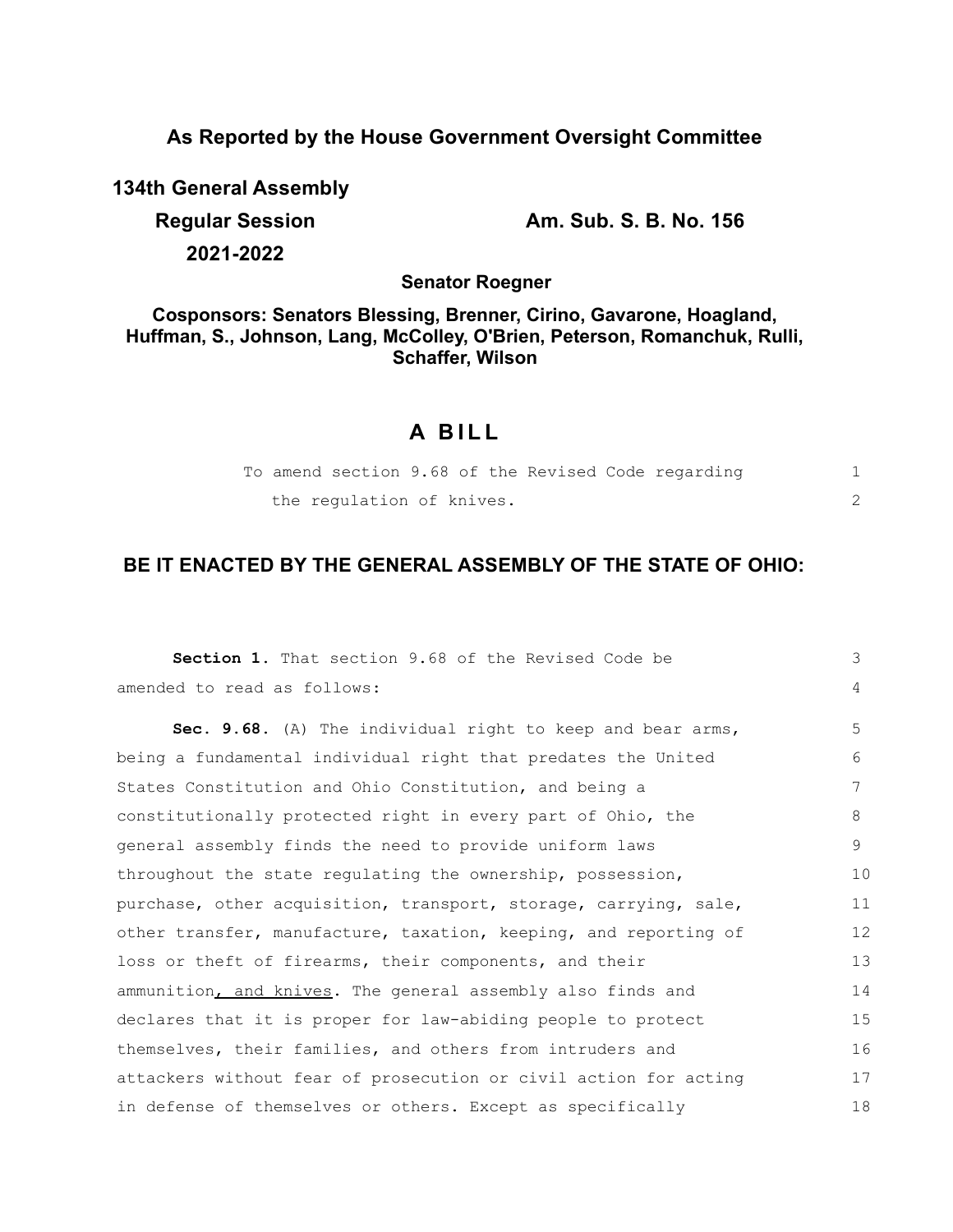### **Am. Sub. S. B. No. 156 Page 2 Page 2 Page 2 Page 2 Page 2 Page 2 Page 2 As Reported by the House Government Oversight Committee**

provided by the United States Constitution, Ohio Constitution, state law, or federal law, a person, without further license, permission, restriction, delay, or process, including by any ordinance, rule, regulation, resolution, practice, or other action or any threat of citation, prosecution, or other legal process, may own, possess, purchase, acquire, transport, store, carry, sell, transfer, manufacture, or keep any firearm, part of a firearm, its components, and its ammunition, and any knife. Any such further license, permission, restriction, delay, or process interferes with the fundamental individual right described in this division and unduly inhibits law-abiding people from protecting themselves, their families, and others from intruders and attackers and from other legitimate uses of constitutionally protected firearmsarms, including hunting and sporting activities, and the state by this section preempts, supersedes, and declares null and void any such further license, permission, restriction, delay, or process. 19 20 21 22 23 24 25 26 27 28 29 30 31 32 33 34

(B) A person, group, or entity adversely affected by any manner of ordinance, rule, regulation, resolution, practice, or other action enacted or enforced by a political subdivision in conflict with division (A) of this section may bring a civil action against the political subdivision seeking damages from the political subdivision, declaratory relief, injunctive relief, or a combination of those remedies. Any damages awarded shall be awarded against, and paid by, the political subdivision. In addition to any actual damages awarded against the political subdivision and other relief provided with respect to such an action, the court shall award reasonable expenses to any person, group, or entity that brings the action, to be paid by the political subdivision, if either of the following applies: 36 37 38 39 40 41 42 43 44 45 46 47 48 49

35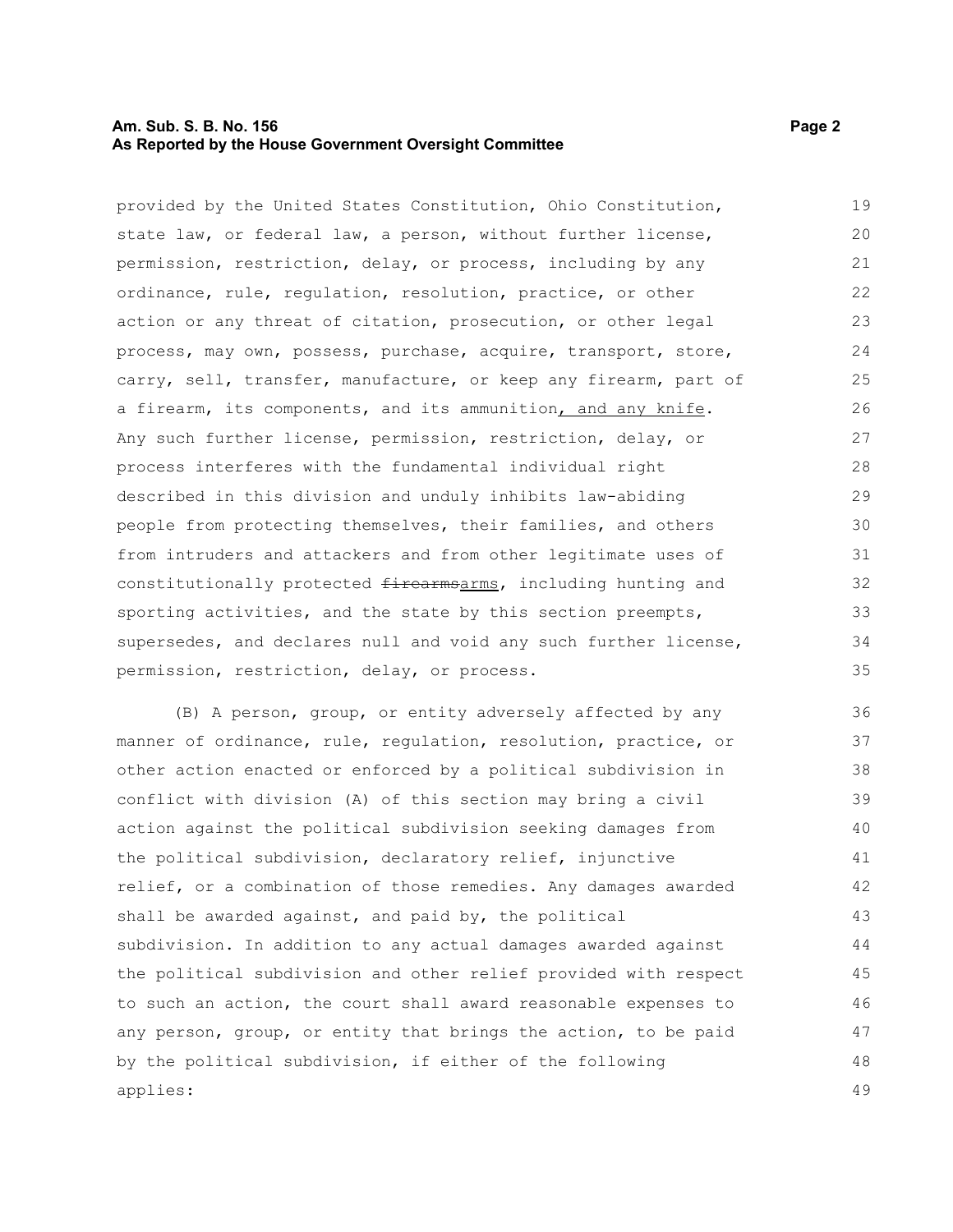### **Am. Sub. S. B. No. 156 Page 3 As Reported by the House Government Oversight Committee**

(1) The person, group, or entity prevails in a challenge to the ordinance, rule, regulation, resolution, practice, or action as being in conflict with division (A) of this section. (2) The ordinance, rule, regulation, resolution, practice, or action or the manner of its enforcement is repealed or rescinded after the civil action was filed but prior to a final court determination of the action. (C) As used in this section: (1) The possession, transporting, or carrying of firearms, their components, or their ammunition, or knives include, but are not limited to, the possession, transporting, or carrying, openly or concealed on a person's person or concealed ready at hand, of firearms, their components, or their ammunition, or knives. (2) "Firearm" has the same meaning as in section 2923.11 of the Revised Code. (3) "Reasonable expenses" include, but are not limited to, reasonable attorney's fees, court costs, expert witness fees, and compensation for loss of income. (4) "Knife" means a cutting instrument and includes a sharpened or pointed blade. (5) "Arms" includes firearms and knives. (D) This section does not apply to either of the following: (1) A zoning ordinance that regulates or prohibits the commercial sale of knives, firearms, firearm components, or ammunition for firearms in areas zoned for residential or agricultural uses; 50 51 52 53 54 55 56 57 58 59 60 61 62 63 64 65 66 67 68 69 70 71 72 73 74 75 76 77